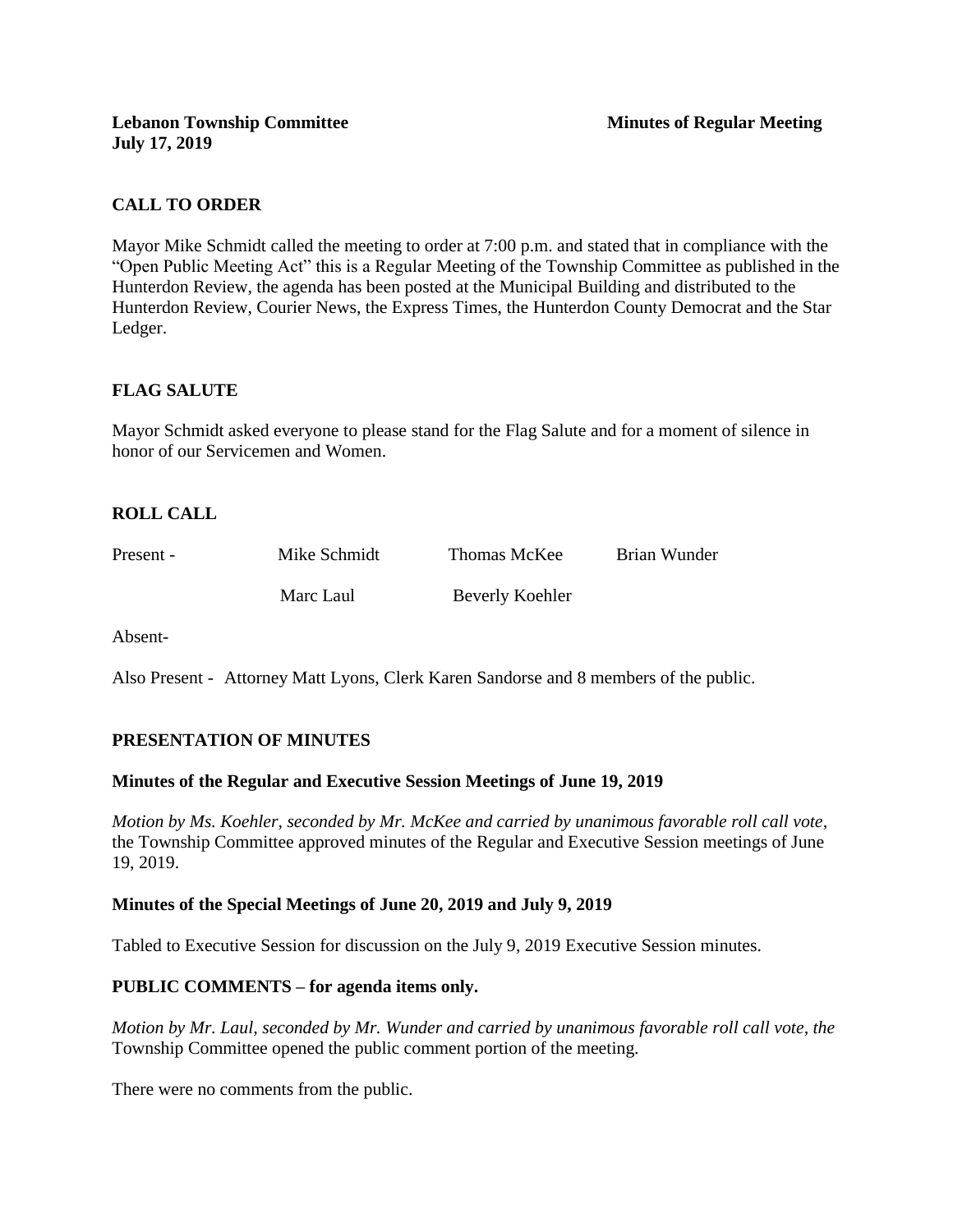LTCM 07/17/2019 Page **2** of **11**

*Motion by Mr. Wunder, seconded by Mr. Laul and carried by unanimous favorable roll call vote, the* Township Committee closed the public comment portion of the meeting.

### **ORDINANCES**

#### **Introduction**

### **Ordinance No. 2019-06 – Creating the Office of Administrator of the Township of Lebanon**

Ms. Koehler raised questions regarding the voting process for the appointment and removal of the Administrator. Ms. Koehler stated her concerns with a Committee members eligibility to be appointed as the Administrator one year after their term in office has ceased.

Mr. McKee asked that if the Township does not choose to fill the Administrator position, do they have to take action annually to transfer the powers back to the Committee. Attorney Lyons said that the powers are the Committee's unless delegated. There would need to be a formal resolution stating that the office is vacant if a seated Administrator resigns or is released from their duties.

*Motion by Mr. Laul, seconded by Ms. Koehler and carried by favorable roll call vote, the Township* Committee amended Section 6; Temporary Appointment During Absence or Disability to add, in the last section; "No current member of the Township Committee shall be eligible to serve under this provision". AYES: Laul, Koehler, McKee, Schmidt NAYS: Wunder

Mr. Wunder asked if the final cost for the Administrator has been determined. The Mayor said that the cost has not been determined thus far.

*Motion by Mr. Laul, seconded by Ms. Koehler and carried by favorable roll call vote, the Township* Committee amended page 7, Sub Section 8.3, Item f., the word "case" becomes "cash" and Item g. is to be excised in its entirety. AYES: Laul, Koehler, McKee, Schmidt NAYS: Wunder

Ms. Koehler asked for clarification on the term, Public Improvements, and the need for a Surety Bond.

Ms. Koehler said that the Ordinance is an extremely comprehensive document and questioned if someone can do the job on a part time basis. Attorney Lyons noted that he made it very comprehensive for the Committee to consider all.

Mr. Wunder stated that he feels that the position will take away the small-town character and it will never go back to the way it was.

*Motion by Mr. McKee, seconded by Mr. Laul, and carried by favorable roll call vote, the Township* Committee approved Ordinance 2019-06, on first reading, as entitled below with changes as previously noted. AYES: Laul, Koehler, McKee, Schmidt NAYS: Wunder

> TOWNSHIP OF LEBANON HUNTERDON COUNTY, NEW JERSEY ORDINANCE NO. 2019-06 AN ORDINANCE CREATING THE OFFICE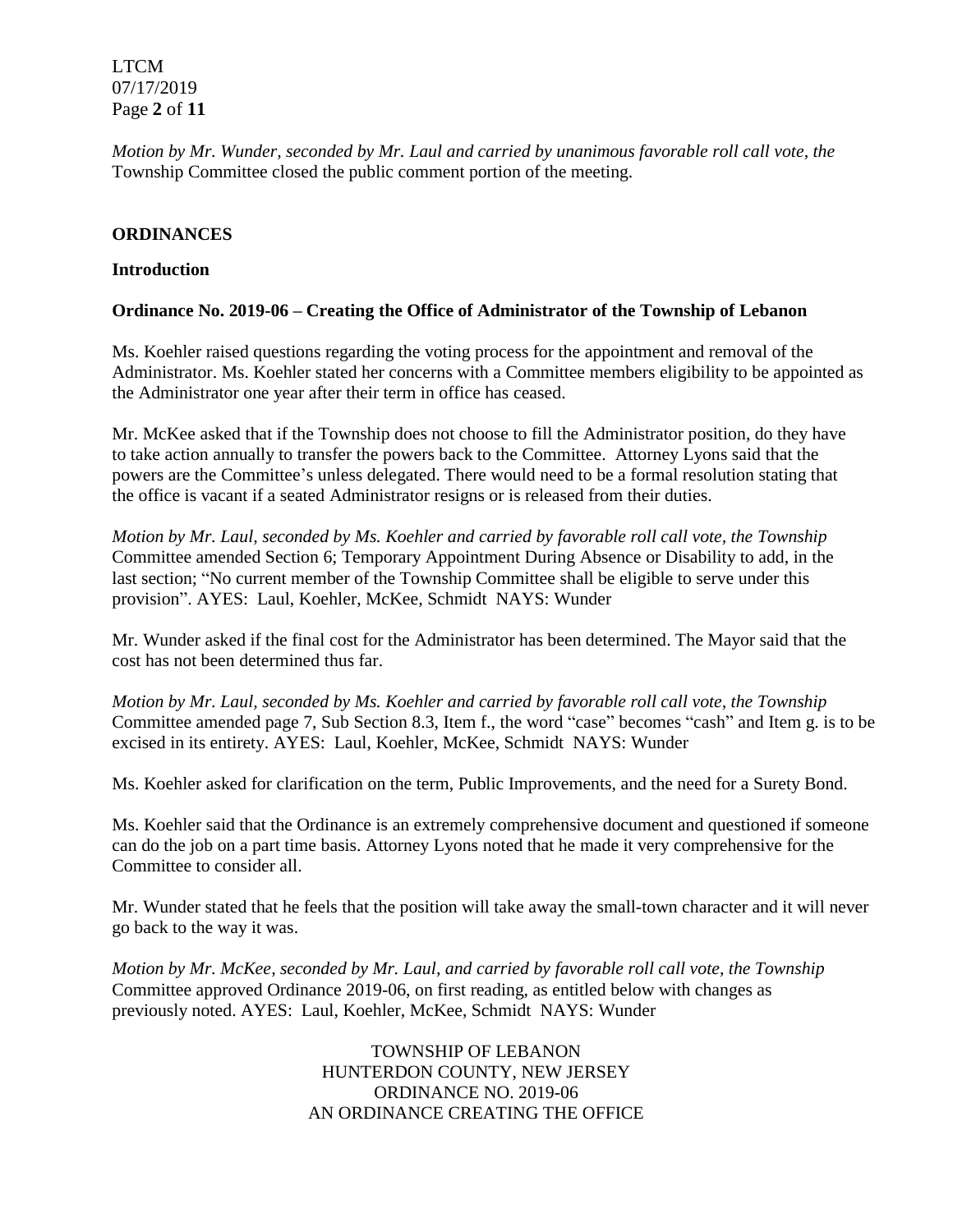### OF ADMINISTRATOR OF THE TOWNSHIP OF LEBANON, PRESCRIBING THE TERM AND DUTIES THEREOF, AND PROVIDING FOR APPOINTMENTS THERETO AND COMPENSATION THEREFORE

### **Public Hearing to be held on August 7, 2019**

**RESOLUTIONS**

**Resolution No. 65-2019 – Wastewater Management**

Tabled.

### **Resolution No. 66-2019 – Extending Tax Grace Period**

*Motion by Mr. Laul, seconded by Ms. Koehler and carried by unanimous favorable roll call vote, the* Township Committee approved Resolution No. 66-2019 as written below.

### TOWNSHIP OF LEBANON COUNTY OF HUNTERDON STATE OF NEW JERSEY RESOLUTION NO. 66-2019 EXTEND AUGUST 2019 GRACE PERIOD

WHEREAS the certified 2019 tax rate has been delayed from the Tax Board of Hunterdon County, and

WHEREAS the rate is needed for the property tax bills to be printed, and

WHEREAS there must be twenty-five days from the date of mailing for the return of the quarterly payment before interest is charged,

THEREFORE BE IT RESOLVED, that pursuant to New Jersey State Statutes, the payment without interest for the third quarter 2019 taxes will be extended to at least twenty-five days from the mailing of the tax bills, after which time all receipts for the third quarter shall be deemed delinquent with interest accruing from August  $1<sup>st</sup>$ , 2019.

#### **Resolution No. 67-2019- Entering into an MOU with the American Red Cross**

*Motion by Mr. Wunder, seconded by Mr. Laul and carried by unanimous favorable roll call vote, the* Township Committee approved Resolution No. 67-2019 as written below.

> RESOLUTION NO. 67-2019 TOWNSHIP OF LEBANON COUNTY OF HUNTERDON STATE OF NEW JERSEY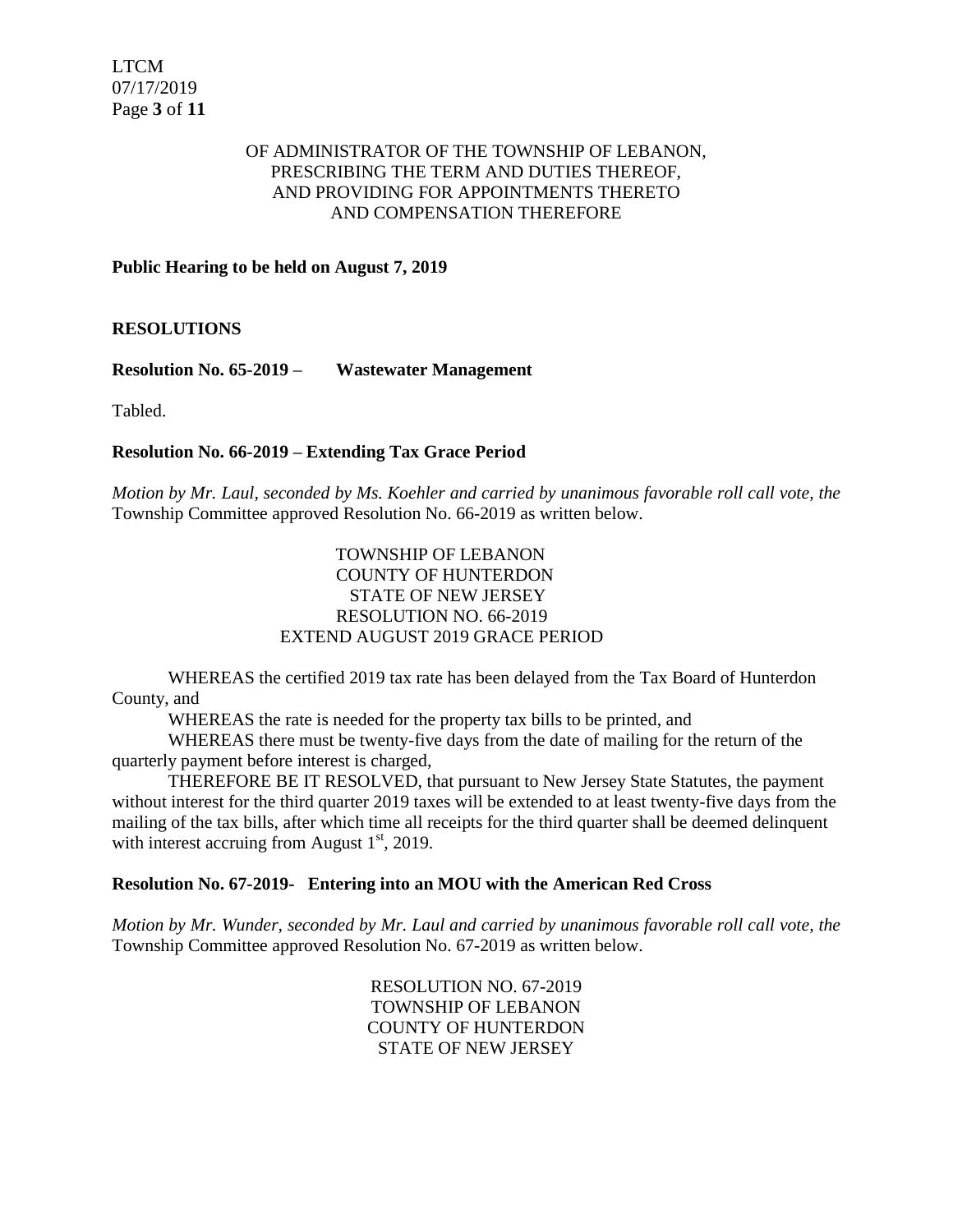### RESOLUTION AUTHORIZING THE EXCUTION OF A MEMORANDUM OF UNDERSTANDING BETWEEN THE AMERICAN RED CROSS AND THE TOWNSHIP OF LEBANON

WHEREAS, the American Red Cross is one of the leading emergency response organizations in the United States; and

WHEREAS, the preparing, responding and recovery from emergencies and disasters is provided for by the Township of Lebanon and the Office of Emergency Management with the assistance of the Red Cross; and

WHEREAS, the Red Cross wishes to enter into a Memorandum of Understanding, with the Township, in order to define a working relationship between the two agencies; and

WHEREAS, the OEM Coordinator has recommended that the Township Committee authorize the execution of a Memorandum of Understanding between the American Red Cross and the Township of Lebanon to provide a framework for cooperation and support between the Red Cross and the Township's Office of Emergency Management.

NOW THEREFORE IT BE RESOLVED that the Township Committee of the Township of Lebanon, does hereby authorize the Mayor and Township Clerk to execute a Memorandum of Understanding between the American Red Cross and the Township of Lebanon, in the form attached hereto.

### **Resolution No. 68-2019- NJDOT Hollow Road Beam Guide Rail Replacement Project**

*Motion by Mr. Laul, seconded by Mr. Wunder and carried by unanimous favorable roll call vote, the* Township Committee approved Resolution No. 68-2019 as attached.

Mayor Schmidt thanked the DPW Manager Warren Gabriel for his efforts in working with the Township Engineer to apply for DOT grants. The Township has received three grants in the past three years, which are competitive grants.

# **OLD BUSINESS**

#### **Reconstruction of Mechanics Bay Floor Contract**

Ms. Koehler asked questions regarding exposures for the Township and Change Orders. Discussion was held. Ms. Koehler suggested holding a pre-construction meeting.

*Motion by Ms. Koehler, seconded by Mr. Laul and carried by favorable roll call vote, the* Township Committee approved the Reconstruction of the Mechanics Bay Floor Contract with A-Tech Concrete Co., in the amount of \$77,000., and authorized the Mayor and Clerk to sign. AYES: Laul, Koehler, McKee, Schmidt NAYS: Wunder

*Motion by Mr. Laul, seconded by Ms. Koehler and carried by unanimous favorable roll call vote, the* Township Committee directed the Township Engineer that any Change Order increase of 1% or greater, with a cost increase, is to come before the Committee for approval.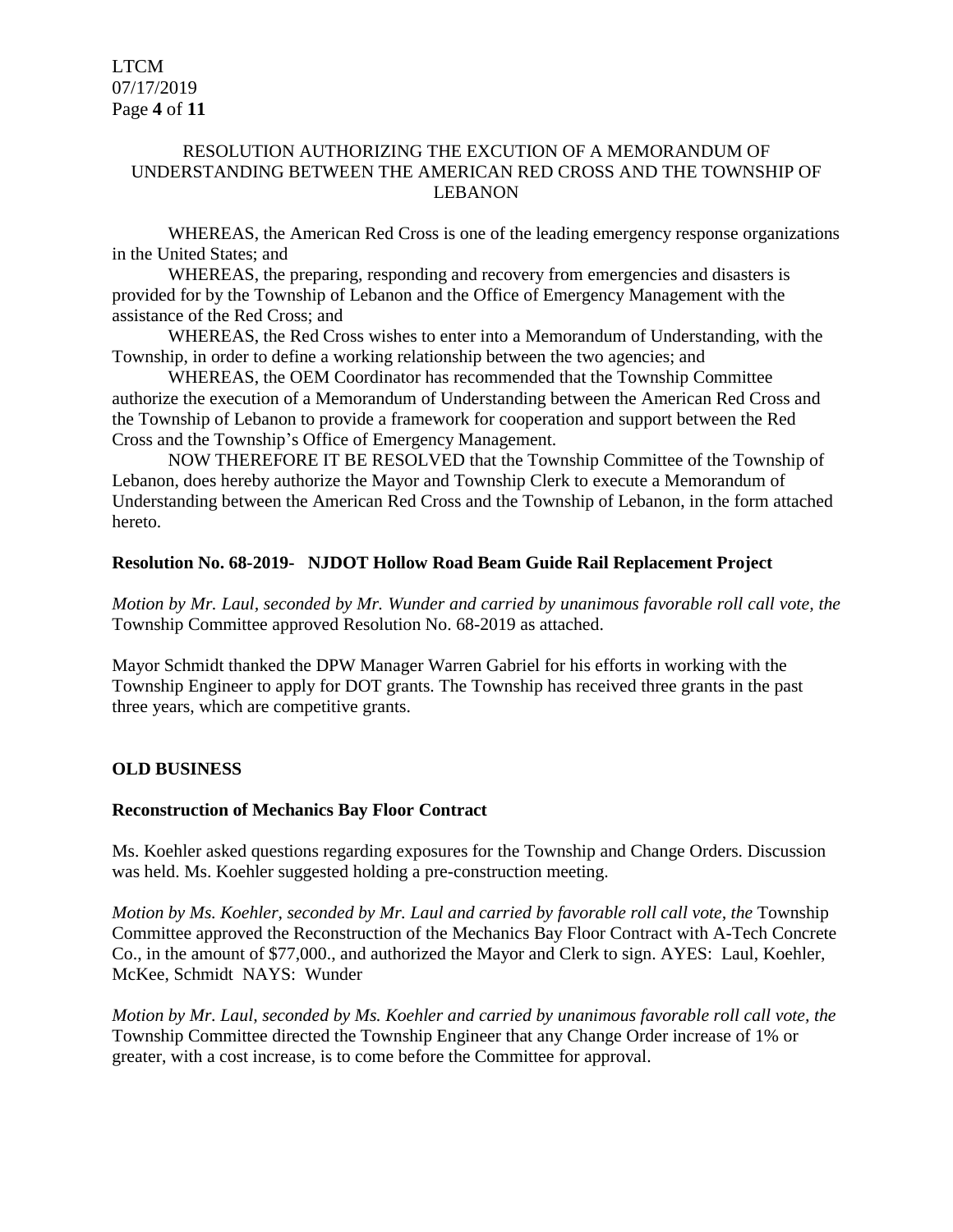LTCM 07/17/2019 Page **5** of **11**

### **Zoning Officer Agreement**

The Zoning Officer has requested a change in his work hours. The Committee met with the Zoning Officer and the Union has been notified. The Union responded with comments relative to overall negotiations.

The Zoning Officer will now have office hours, for the public, on Wednesdays, 8:00 a.m. to 12:00 p.m. and Thursday evenings, 4:00 p.m. to 8:00 p.m., as well as two additional hours of field work per week. The change in hours will become effective on August 1, 2019.

*Motion by Mr. Laul, seconded by Ms. Koehler and carried by unanimous favorable roll call vote, the* Township Committee approved the Zoning Officer's Agreement and authorized the Mayor and Clerk to sign.

# **Change of Tax Assessor's Office Hours**

In order to have multiple employees in the building during the evening hours the Tax Assessor has agreed to move her hours also.

*Motion by Mr. Laul, seconded by Mr. Wunder and carried by unanimous favorable roll call vote, the* Township Committee approved the Tax Assessor's hours as Thursday evenings, 5:30 p.m.– 8:00 p.m. or by appointment, effective August 1, 2019.

Mayor Schmidt informed all that the Tax Assessor will be in the office during daytime hours the last week of July to assist with the submissions of Farmland forms.

#### **Bunnvale Engineering Proposal**

There is a stormwater runoff problem in front of the Bunnvale Library, at the corner of Bunnvale Road and County Road 513. Engineer Steve Risse and DPW Manager Warren Gabriel studied the area and provided a recommendation at the last meeting. The Committee had then asked for additional information or clarification. Through prior initiatives to correct the problem, remarks from the County and residents indicated that the property maybe a wetlands area. Engineer Risse informed the Committee that the way in which to confirm if it is wetlands is to apply to the NJDEP for a General Permit #6. The Township can then conduct the work with authorization in place. The process in applying for the permit is estimated to cost approximately \$8000. There may be an option to acquire a grant from the Highlands Council to help in offsetting the cost.

*Motion by Mr. Laul, seconded by Ms. Koehler and carried by unanimous favorable roll call vote, the* Township Committee authorized a budget of \$8000 for the permitting and design fees for resolving the Bunnvale Library water issue.

#### **NEW BUSINESS**

# **Wendy and Jonathan Brown – 224 Maple Lane**

Mr. and Mrs. Brown were present to inform the Committee of an ongoing issue that they are having with stormwater on their property. The Browns had previously come to the Committee in 2010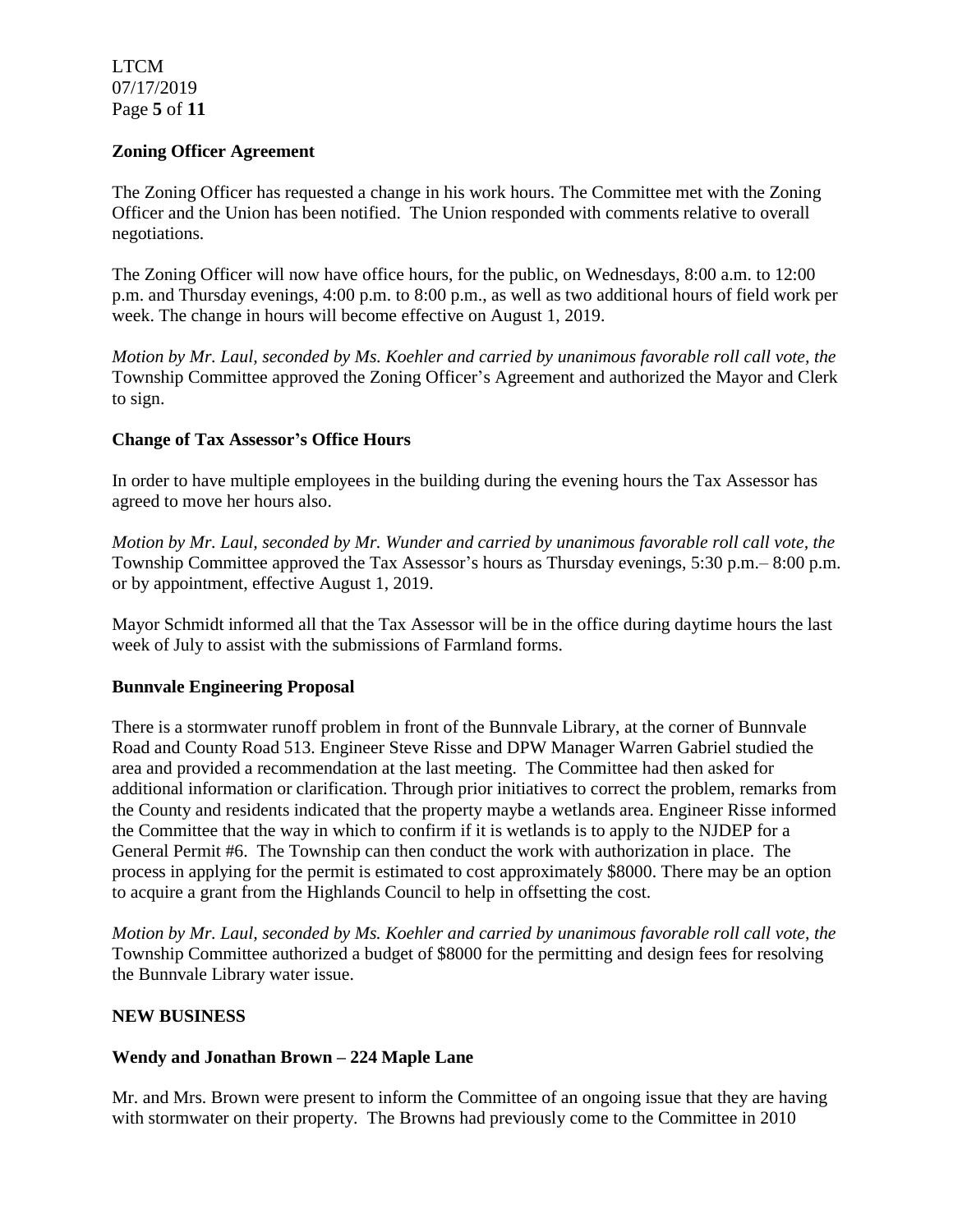LTCM 07/17/2019 Page **6** of **11**

regarding the water issues. There is a pipe coming onto the property, which has been there for years; however, no one knows how it got there. The neighbors have a ditch that has not been maintained so water is coming over the road onto their property from this also. The Browns said that in the past the Township Engineer came to their property and put together a project plan. All parties involved were going to contribute \$6000 each to correct the issue but it never moved forward. Discussion was held.

Attorney Lyon's office may have a conflict with the matter so Attorney John Gallina may be asked to provide legal counsel for the Township as he has in the past.

The Mayor informed the Browns that a Committee representative will be in touch to let them know how the Committee will be proceeding.

### **Update of Open Space Ordinance**

Mayor Schmidt stated that the Open Space Ordinance has not been updated in sometime. The State permits seven different uses of the Open Space Funds; however, the Township's Ordinance only provides for four. Mayor Schmidt informed that Committee that in order to amend the Ordinance it must be done through a Referendum. Mayor Schmidt would like to modify the Open Space Ordinance to include the Development of Lands Acquired for Recreation and Conservation Purposes, Historic Preservation of Historic Properties, Structures, Facilities, Sites, Areas or Objects, Acquisition of such Properties, Structures, Facilities, Sites, Areas or Objects for Historic Preservation Purposes, as well as Blue Acres, which is for the remediation of flood prone properties. In order to modify the Township's Ordinance, the Referendum Resolution and Interpretative Statement will need to be received by the County Clerk no later than August 16, 2019 to be placed on the November 2019 ballot.

Mayor Schmidt informed the Committee that if all agree, the Township Attorney will draft a Ballot Resolution and Interpretative Statement to be placed on the next meeting agenda for consideration.

# **Shared Service Agreement with North-Hunterdon-Voorhees School District- SLEO**

*Motion by Mr. Laul, seconded by Mr. Wunder and carried by unanimous favorable roll call vote, the* Township Committee approved the Shared Service Agreement with North-Hunterdon-Voorhees School District for Special Law Enforcement Officer's and authorized the Mayor to sign.

# **Shared Service Agreement with Lebanon Township School District – Grounds Maintenance**

*Motion by Ms. Koehler, seconded by Mr. Laul and carried by unanimous favorable roll call vote, the* Township Committee approved a Shared Service Agreement with Lebanon Township School District for Grounds Maintenance and authorized the Mayor to sign.

# **VFIS Accident Policy for Paid Fire – EMS Employees**

*Motion by Mr. Wunder, seconded by Mr. Laul and carried by unanimous favorable roll call vote, the* Township Committee approved the cost of \$1308.00 for VFIS Insurance for the paid Per Diem EMS employees.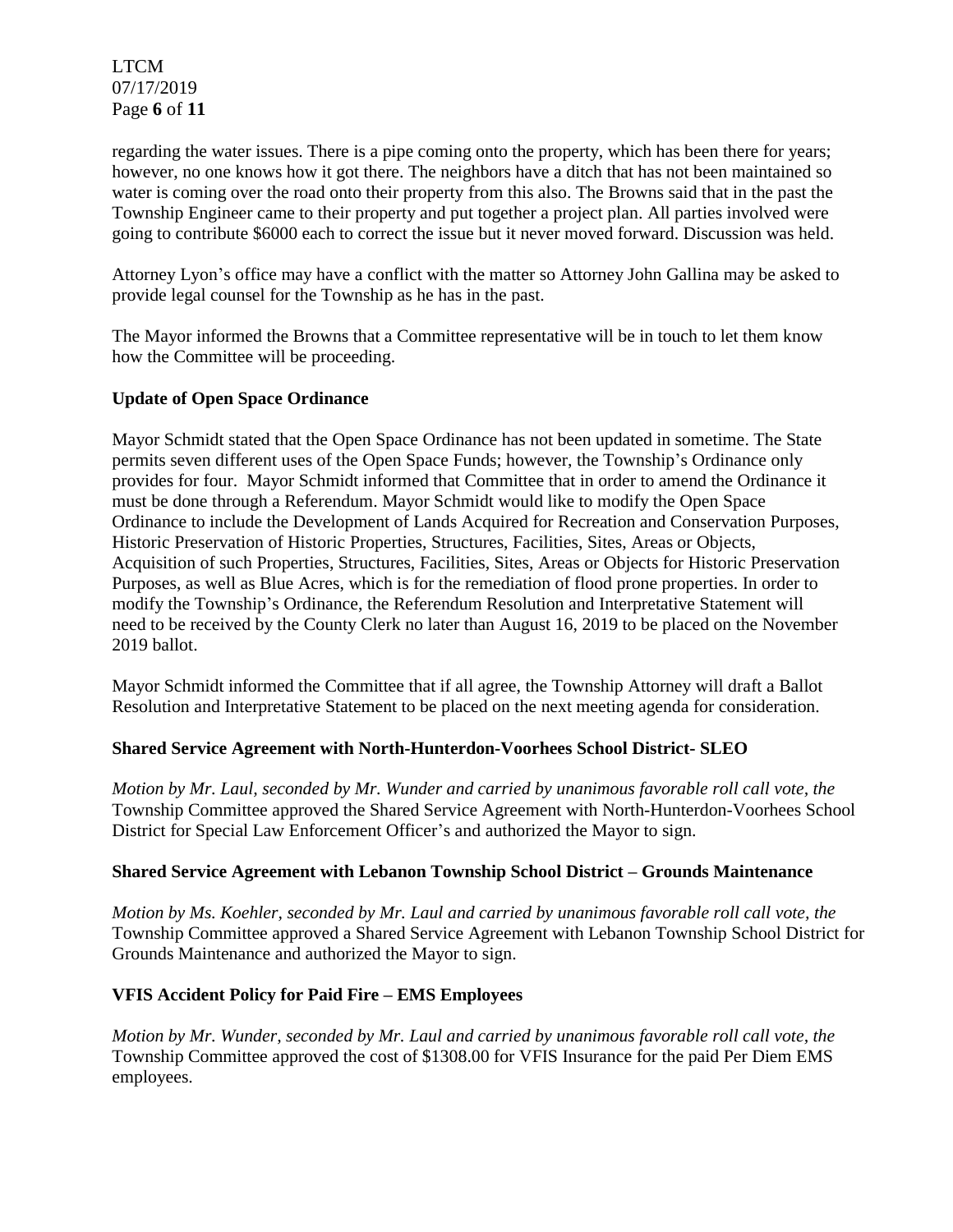LTCM 07/17/2019 Page **7** of **11**

# **Fire Chief Rob Pek – EMS Program Update**

Mayor Schmidt read the following statement from the Fire Chief.

*July 1st at 6am LTFD EMS program officially started. Between the hired per diem staff and our volunteer members we have staffed the ambulance 24 hours a day. Thus far, ems personnel have been completing daily choirs on the firehouse, inspected and cleaning equipment, and developing goals to better our services to the community. Since the start of this program our ems response times have dropped to less than one minute and our fire response had also dropped to around two minutes. Massive improvement from where we were three months ago. One major highlight would be our mutual aid response into high bridge for a reported house fire. Myself and the qualified firefighters on duty for ems were able to respond with an engine within 2 minutes. We arrived on scene in high bridge as the third apparatus, the crew went right to work in side the dwelling. The was saved by all efforts and quick response by all. Timing is everything in any emergency and I stand with pride for this department that we are able to help not only our residents but surrounding communities in need in a timely efficient manner.* 

*We spoke highly of this program and it's benefits and I will state, it's going to exceed our expectations. It's important to recognize this program would be very difficult without the support of the township committee.* 

Mayor Schmidt informed the Committee that the Fire Department has complied with all State requirements but have not received their certification to date. They have had to absorb the cost for the service for the past 17 days.

# **YMCA Active Older Adult Center Request for Donation**

*Motion by Mr. Wunder, seconded by Ms. Koehler and carried by unanimous favorable roll call vote,* the Township Committee approved a donation of \$4500 to the YMCA Active Older Adult Center.

#### **Social Affair Permit – Friends of Memorial Park – Event Date 9/28/2019**

*Motion by Ms. Koehler, seconded by Mr. Laul and carried by unanimous favorable roll call vote, the* Township Committee approved a Social Affair Permit for the Friends of a Memorial Park for an event to be held on September 28, 2019.

#### **Administrator Hiring**

Mayor Schmidt stated that in the event that the Township hires an Administrator there will be a need to rearrange the office structure. Discussion was held on using the office behind the Planning Board Office. Mayor Schmidt said that there will be costs associated with the transition and would like to obtain cost estimates.

*Motion by Ms. Koehler, seconded by Mr. McKee and carried by unanimous favorable roll call vote,* the Township Committee approved obtaining a cost estimate for the restructuring of the Municipal Office and furniture for the possible hiring of a Township Administrator.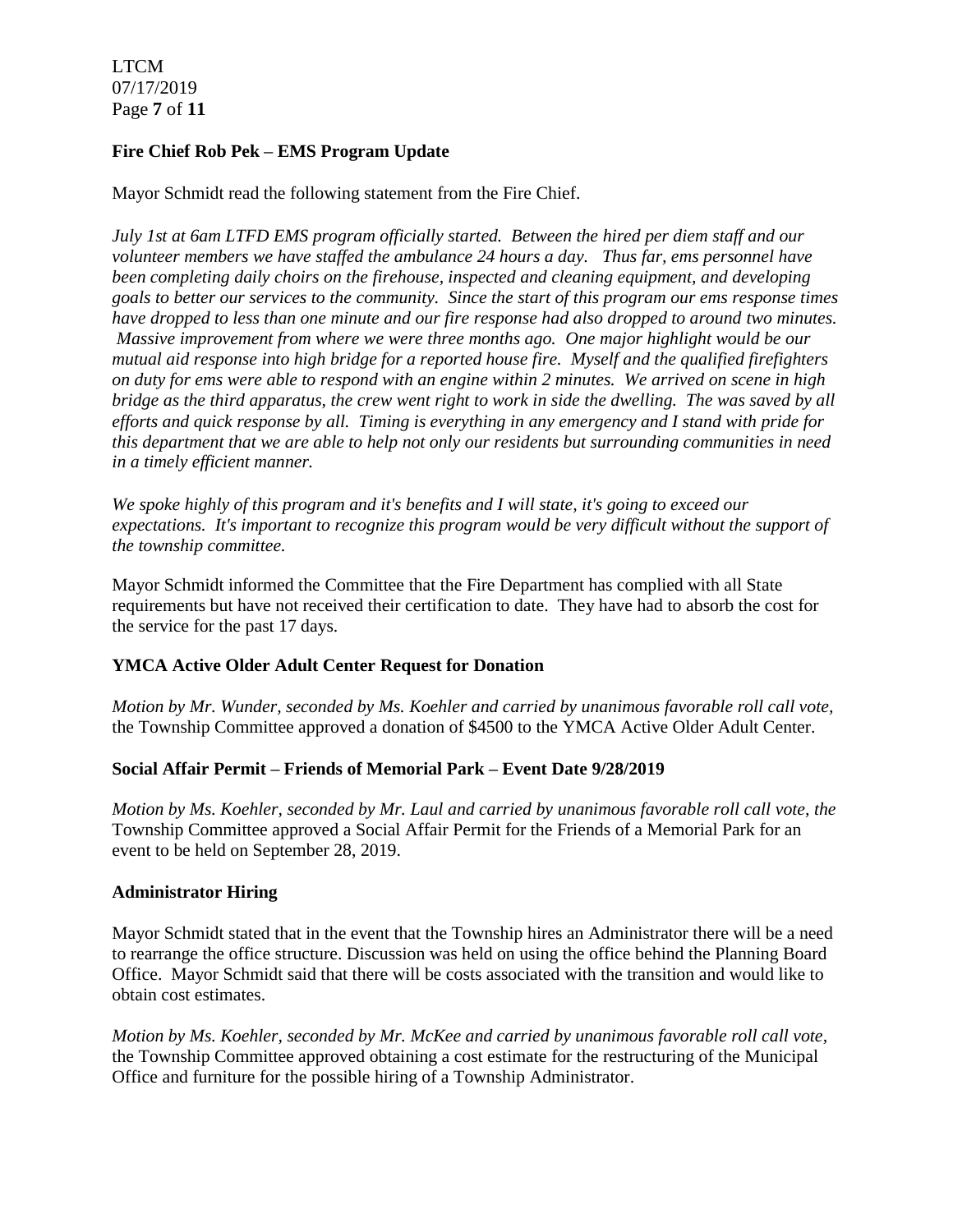LTCM 07/17/2019 Page **8** of **11**

#### **Recreation Camp Out and a Movie**

Ms. Koehler said that on Friday, July 12, 2019 the Recreation Commission held a Camp Out and Movie in the Park. It turned out to be a beautiful night with 115 campers in attendance and an additional 100 people who came to see the movie.

Ms. Koehler thanked the Recreation Commission, the Friends of Memorial Park, Cub Scout Pack 92 and Darin McDowell for all of their efforts.

# **PRESENTATION OF VOUCHERS**

Committee Members provided a description of vouchers exceeding \$1000.00.

*Motion by Mr. Laul, seconded by Ms. Koehler and carried by unanimous favorable roll call vote, the* Township Committee approved the July 17, 2019 bill list, w/addendum, in the amount of \$195,487.95

### **CORRESPONDENCE**

- a. Quakertown Fire Company Letter of Appreciation
- b. Ss. Peter & Paul R. C. Church 4 Day Walking Pilgrimage
- c. Lebanon Township EOSC May 6, 2019 Meeting Minutes
- d. Tax Collector's Report for the Month of June
- e. Curator's Report

# **PUBLIC COMMENTS**

*Motion by Mr. Wunder, seconded by Ms. Koehler and carried by unanimous favorable roll call vote,* the Township Committee opened the Public Comment portion of the meeting at 8:48 p.m.

Mr. Joe Maurizio asked to be copied on any correspondence to the American Red Cross regarding the approved MOU.

Mr. Ron Milkowski questioned the internet service cost for the new phone system.

Mr. Milkowski noted that the Township needs an Administrator; times have changed and he is glad they are moving forward.

*Motion by Ms. Koehler, seconded by Mr. Laul and carried by unanimous favorable roll call vote, the* Township Committee closed the public comment portion of the meeting at 8:52 p.m.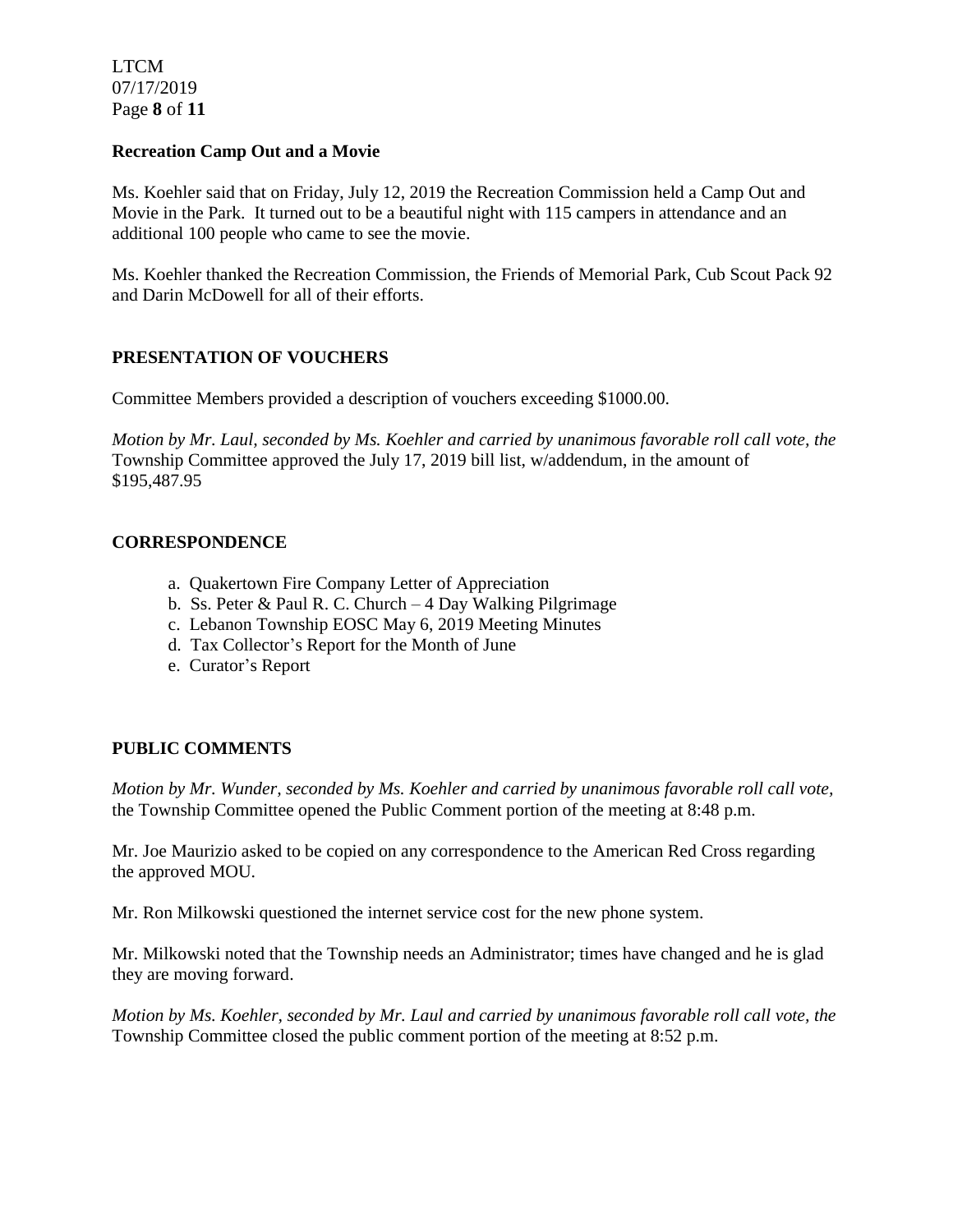LTCM 07/17/2019 Page **9** of **11**

#### **EXECUTIVE SESSION - Resolution No. 69 -2019**

*Motion by Mr. Laul, seconded by Ms. Koehler and carried by unanimous favorable roll call vote, the* Township Committee approved Resolution No. 69-2019 and convened in executive session at 8:54 p.m. Action may be taken.

### **TOWNSHIP OF LEBANON COUNTY OF HUNTERDON STATE OF NEW JERSEY RESOLUTION NO. 69-2019**

### **RESOLUTION AUTHORIZING EXECUTIVE SESSION**

**WHEREAS**, the Open Public Meetings Act; *N.J.S.A.* 10:4-6 *et seq*., declares it to be the public policy of the State to insure the right of citizens to have adequate advance notice of and the right to attend meetings of public bodies at which business affecting the public is discussed or acted upon; and

**WHEREAS**, the Open Public Meetings Act also recognizes exceptions to the right of the public to attend portions of such meetings; and

**WHEREAS**, the Mayor and Committee find it necessary to conduct an executive session closed to the public as permitted by the *N.J.S.A*. 40:4-12; and

**WHEREAS**, the Mayor and Committee will reconvene in public session at the conclusion of the executive session;

**NOW, THEREFORE, BE IT RESOLVED** by the Mayor and Committee of the Township of Lebanon, County of Hunterdon, State of New Jersey that they will conduct an executive session to discuss the following topic(s) as permitted by *N.J.S.A*. 40:4-12:

\_\_\_\_\_\_A matter which Federal Law, State Statute or Rule of Court requires be kept confidential or excluded from discussion in public (Provision relied upon:

\_\_\_\_\_\_A matter where the release of information would impair a right to receive funds from the federal government;

\_\_\_\_\_\_A matter whose disclosure would constitute an unwarranted invasion of individual privacy;

\_\_\_\_\_\_A collective bargaining agreement, or the terms and conditions thereof (Specify contract:

\_\_\_\_\_\_\_\_\_\_\_\_\_\_\_\_\_\_\_\_\_\_\_\_\_\_\_\_\_\_\_\_\_\_\_\_\_\_\_\_\_\_); A matter involving the purpose, lease or acquisition of real property with public funds, the setting of bank rates or investment of public funds where it could adversely affect the public interest if discussion of such matters were disclosed; Real Estate Acquisitions

\_\_\_\_\_\_Tactics and techniques utilized in protecting the safety and property of the public provided that their disclosure could impair such protection;

\_\_\_\_\_\_Investigations of violations or possible violations of the law;

\_\_\_\_\_\_\_\_\_\_\_\_\_\_\_\_\_\_\_\_\_\_\_\_\_\_\_\_\_\_\_\_\_\_\_\_\_\_\_\_\_\_\_\_\_\_\_\_\_\_\_\_\_);

 $X$  Pending or anticipated litigation or contract negotiation in which the public body is or may become a party; (The general nature of the litigation or contract negotiations is: **July 9, 2019 Executive Minutes**

Professional Service Contracts The public disclosure of such information at this time would have a potentially negative impact on the municipality's position in the litigation or negotiation; therefore this information will be withheld until such time as the matter is concluded or the potential for negative impact no longer exists.)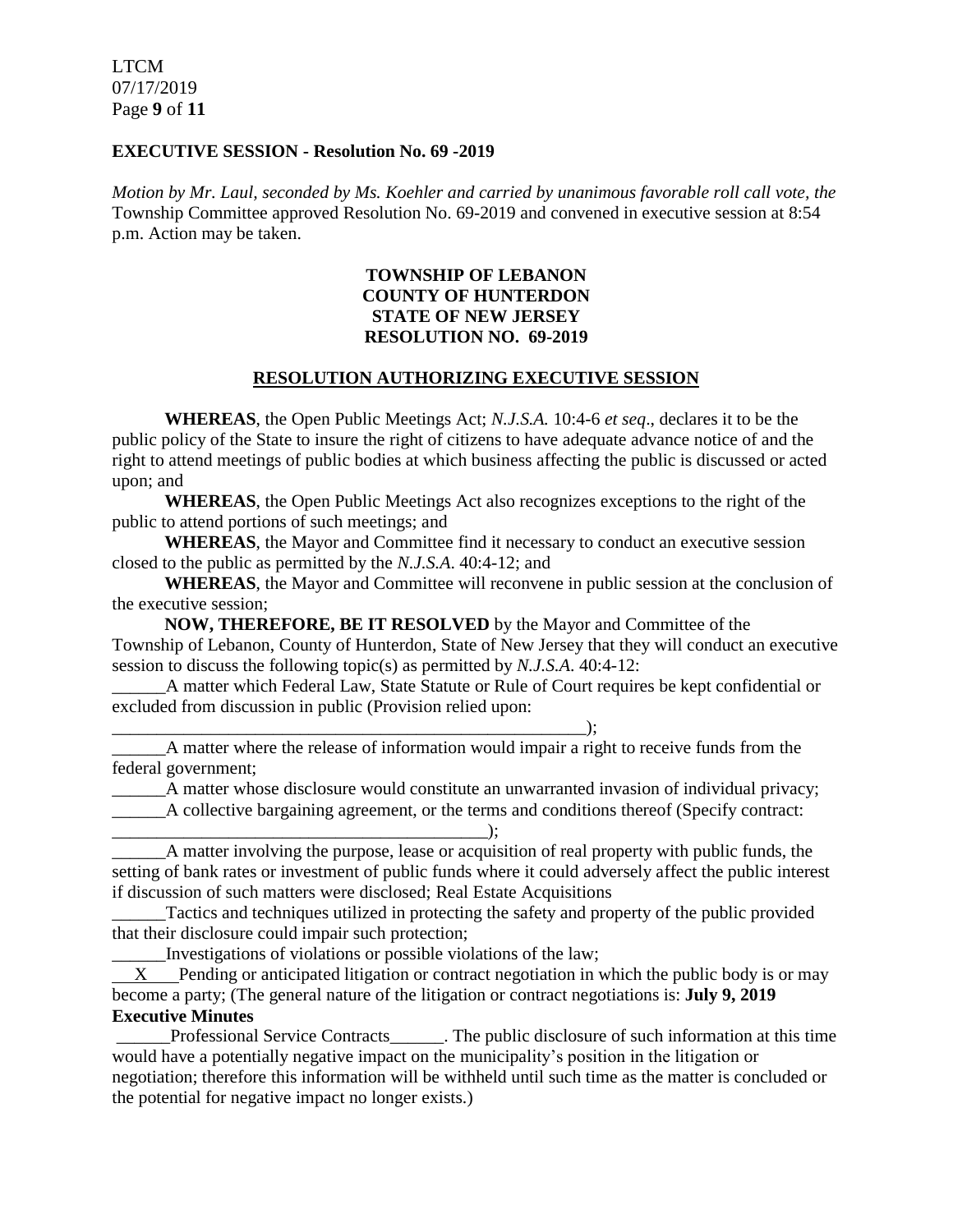# LTCM 07/17/2019 Page **10** of **11**

 X Matters falling within the attorney-client privilege, to the extent that confidentiality is required in order for the attorney to exercise his or her ethical duties as a lawyer; (The general nature of the matter is: **Maple Lane Drainage Issue**

OR the public disclosure of such information at this time would have a potentially negative impact on the municipality's position with respect to the matter being discussed; therefore this information will be withheld until such time as the matter is concluded or the potential for negative impact no longer exists.*)*;

X Matters involving the employment, appointment, termination of employment, terms and conditions of employment, evaluation of the performance, promotion or disciplining of any specific prospective or current public officer or employee of the 9public body, where all individual employees or appointees whose rights could be adversely affected have not requested in writing that the matter(s) be discussed at a public meeting; (The employee(s) and/or general nature of discussion is: **July 9, 2019 Executive Minutes**

Union Contract the public disclosure of such information at this time would violate the employee(s) privacy rights; therefore this information will be withheld until such time as the matter is concluded or the threat to privacy rights no longer exists.; \_\_\_\_\_\_Deliberation occurring after a public hearing that may result in the imposition of a specific civil penalty or loss of a license or permit;

BE IT FURTHER RESOLVED that the Mayor and Committee hereby declare that their discussion of the subject(s) identified above may be made public at a time when the Township Attorney advises them that the disclosure of the discussion will not detrimentally affect any right, interest or duty of the Township or any other entity with respect to said discussion.

**BE IT FURTHER RESOLVED** that the Mayor and Committee, for the reasons set forth above, hereby declare that the public is excluded from the portion of the meeting during which the above discussion shall take place.

Public Meeting reconvened at 9:30 p.m.

# **Minutes of the Special Meetings of June 20, 2019**

*Motion by Ms. Koehler, seconded by Mr. Laul and carried by unanimous favorable roll call vote, the* Township Committee approved minutes of the Regular and Executive Session meetings of June 20, 2019.

# **Minutes of the Special Meeting of July 9, 2019**

*Motion by Mr. Laul, seconded by Ms. Koehler and carried by unanimous favorable roll call* vote*, the* Township Committee approved minutes of the Special Meeting of July 9, 2019.

# **Minutes of the Special Meetings of July 9, 2019**

*Motion by Mr. Laul, seconded by Mr. Wunder and carried by unanimous favorable roll call vote, the* Township Committee approved minutes of the July 9, 2019 Special Executive Session as amended in tonight's executive session.